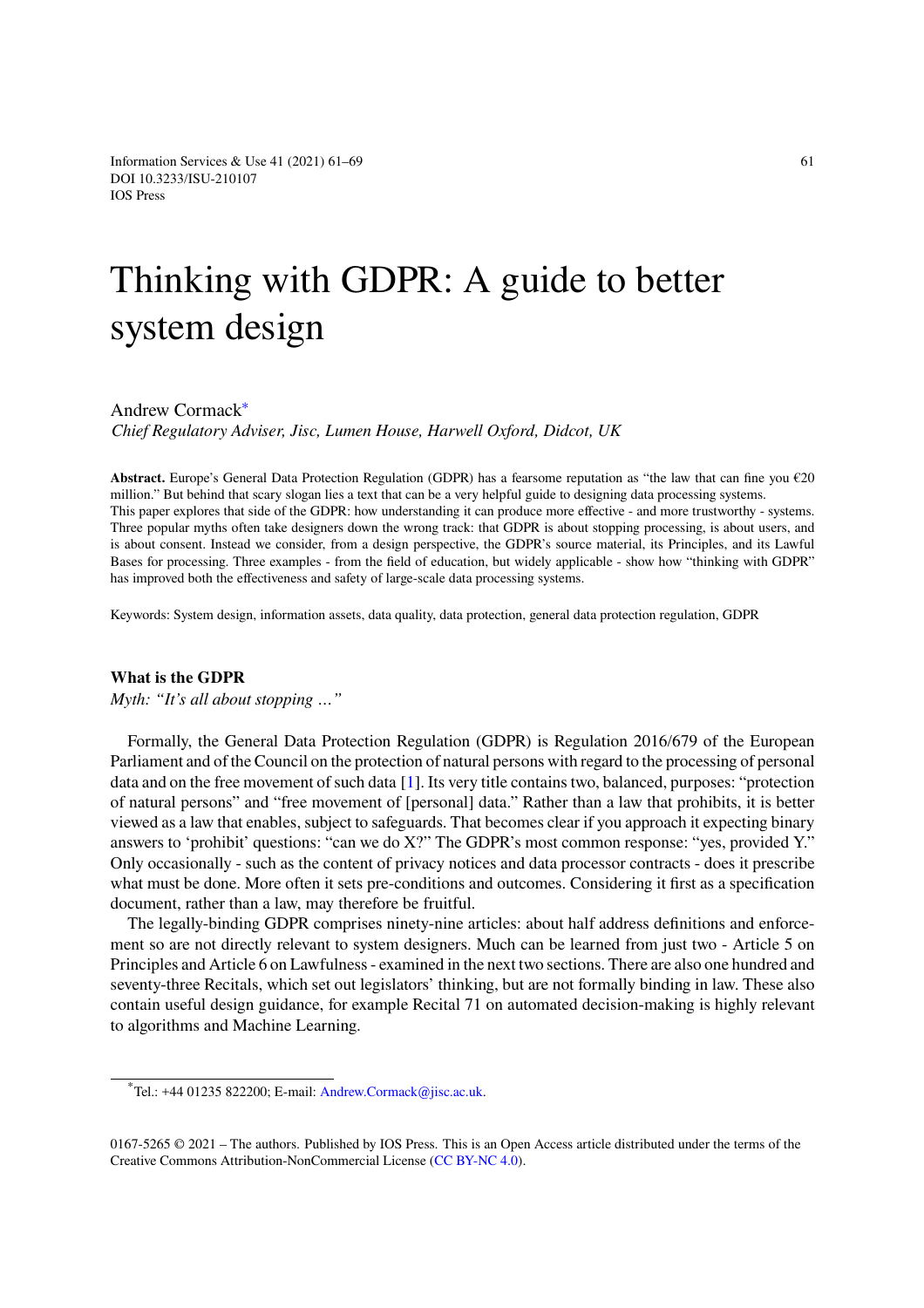Regulators and courts apply the GDPR to specific situations, markets and technologies:

- Collectively as the European Data Protection Board (EDPB) the gathering of national data protection regulators publishes Opinions, for example on video devices, connected vehicles and social media [2]. Before 2018 the group was known as the Article 29 Working Party and many older opinions are still relevant [3];
- Occasionally, the actions of legislators or regulators may be reviewed by the European Court of Justice, which is the ultimate authority on the interpretation of European law [4];
- Individual regulators have published valuable guidance including the European Data Protection Supervisor - effectively the "national" regulator for the EU institution - on scientific research [5,6], France's CNIL on voice assistants [7], and the UK Information Commissioner on Artificial Intelligence [8].

# **Thinking with principles**

*Myth: "It's all about users …"*

Although the GDPR is, ultimately, about protecting individuals, its duties fall almost entirely on the organisations - which the Regulation calls "Data Controllers" - that decide why and how to collect, store, use, share and dispose of (or anything else within the broad definition of "processing") data. In particular, these entities must ensure compliance with seven Principles, set out in Article 5, which are key requirements for all system designers.

**Lawfulness, fairness and transparency**. Lawfulness within GDPR is discussed in the next section, but processing must also be lawful under other laws. Fairness and transparency are linked, in that transparent activities are more likely to be fair. However, fairness also relates to individuals' and society's expectations: simply declaring unexpected processing or purposes in your privacy notice does not "whitewash" their unfairness [9].

**Purpose limitation.** This links to transparency: individuals must be told what the purpose(s) of processing are. But it is also a safeguard. Organisations must have clear purpose(s) in mind when they collect personal data and beware of that purpose subsequently shifting. Limited extensions may be covered by the "compatible purposes" concept (Article 6(4)). But if a new purpose is not compatible, each individual must consent to reusing existing data. Clear purposes at the start of any design will avoid a lot of remedial effort.

**Data minimisation** and **storage limitation**. These require, respectively, that personal data are only collected or processed if needed for the purpose, and that they are kept for no longer than the purpose requires. Data minimisation encourages pseudonymisation: keeping information that links an individual to their record either separately or not at all. Storage limitation encourages data reduction: anonymising/pruning older data, then summarising them in statistics. The GDPR's broad view of "personal data" highlights that pseudonyms and rich data records still represent risks, even without names and identification numbers. Even "anonymous" data need a continuing process to monitor the risk of de-anonymisation [10]. Welldesigned retention periods - thinking "how soon can I delete it?" rather than "how long should I keep it?" - can reduce that effort, as well as the impact of security breaches.

**Accuracy.** This is a positive obligation on data controllers: they should not rely on individuals providing corrections (Article 16) and they must ensure that the data remain up-to-date. Accurate data are often a functional requirement anyway, but this Principle reminds designers to be realistic about data durability.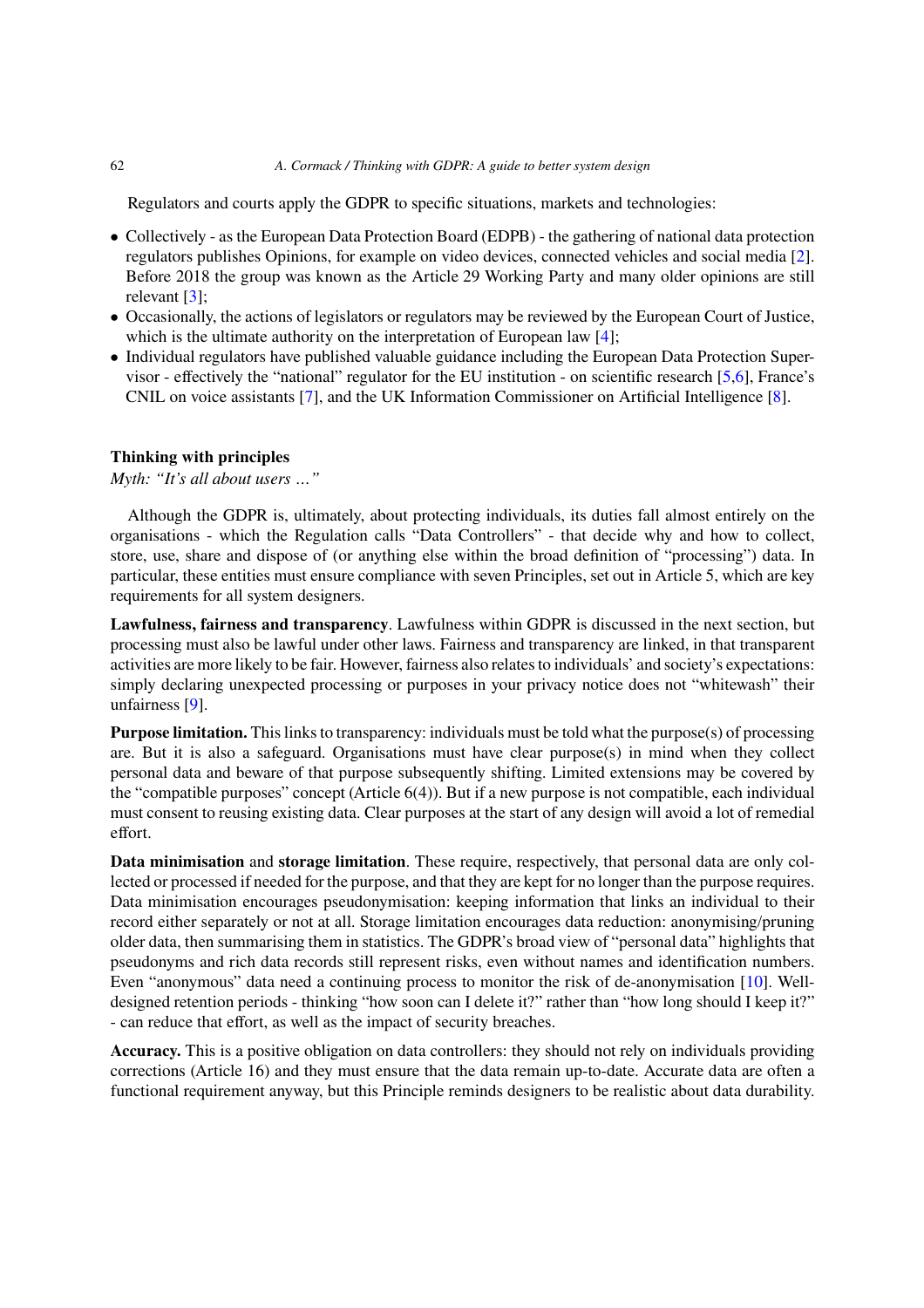Again, this links to storage limitation: before old data are likely to become inaccurate, either refresh them, or reduce them to a historic trend statistic.

**Integrity and confidentiality**. This requires organisations to provide appropriate protection for the data that they hold and process. They should consider technical and organisational measures, both preventive and reactive, against malicious and accidental acts by outsiders and insiders: good security requires multiple components playing complementary roles. These should reflect the sensitivity of the particular processing activity and data, and the current state of the arts of defence and attack [11].

**Accountability.** This is an over-arching obligation on organisations to be able to demonstrate how processing satisfies, and will continue to satisfy, the Principles. It is not primarily about enforcement or blame - although lack of Accountability leads to difficult conversations with Regulators - rather it is about acting responsibly. For designers, this means the Principles should be relevant from initial design, though implementation, operation and disposal. Accountability means focussing on risks to individuals, not the organisation, using tools such as Data Protection Impact Assessments (DPIAs) [12] and Purpose Compatibility to examine systems, processes, safeguards (against both error and misuse), audit and review. Transparent Accountability shows data subjects and stakeholders that the organisation understands what it is doing, and builds trust that its systems will respect individuals and their data.

# **Thinking with lawful basis**

*Myth: "It's all about consent …"*

Article 6 expands the Lawfulness Principle: processing must meet one of six conditions, commonly referred to as the "lawful bases". Five start "processing is necessary for …" and cover direct consequences of a situation (e.g. a health emergency) or decision an individual has taken (e.g. to enter employment). The term "necessary" is a safeguard with specific meaning: that the purpose "cannot be achieved by other means" (Recital 39). Consent is the sixth basis: potentially covering processing that is not "necessary", and best suited for adding information to an existing relationship.

The six, and the kinds of guidance that they provide, form three pairs. Two - delivery of **contracts** and protecting **life** - were identified by the original legislators [13]; two let future legislators create mandatory **legal obligations** and permissive **public tasks**; two, without further legislation, recognise **legitimate interests** of organisations and **consent** by individuals. The pairs produce different types of safeguards for individuals and guidance for designers.

For the first pair - contract (Article  $6(1)(b)$ ) and vital interests (Article  $6(1)(d)$ ) - the GDPR is the only opportunity to provide legal safeguards. Both are therefore defined narrowly. To be "necessary for contract", processing must relate directly to the substance of the agreement not, for example, secondary fund-raising [14]. Vital interests only covers imminent threats to life or serious injury. These bases help system designers distinguish the core data and processing needed to achieve a purpose from supplementary actions that may be part of the same transaction, but need their own lawful basis [15].

For legal obligation (Article  $6(1)(c)$ ) and public task (Article  $6(1)(e)$ ), safeguards were left to later national (or European) legislators. The GDPR drafters merely outlined - in Articles 6(2) and 6(3) - the kind of legislation they expected: it should be "Union or Member State law", though "not necessarily … a legislative act" (Recital 41); it should "determine more precisely specific requirements"; and it should "meet an objective of public interest and be proportionate to the legitimate aim pursued". Ideally, especially from a designer perspective, it should specify "types of data, … data subjects concerned, …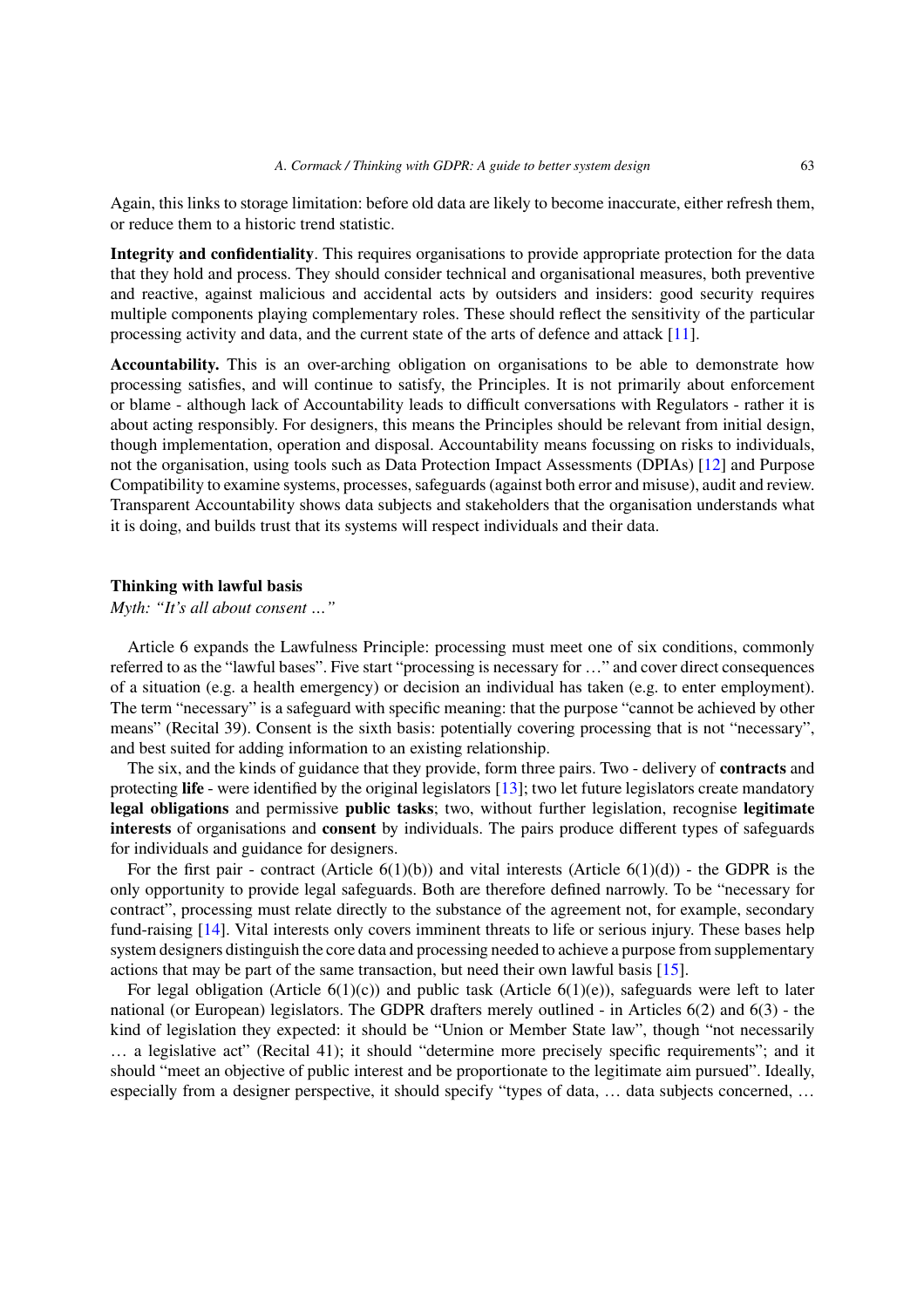entities to and purposes for which personal data may be disclosed, … purpose limitation, … storage periods, … processing operations and processing procedures" (Article 6(3)). In practice, few do, though legal obligations are typically better defined than public tasks.

Finally, legitimate interest (Article 6(1)(f)) and consent (Article 6(1)(a)) had to allow a broad range of processing - including for purposes and by means not envisaged in the late twentieth century - without future legislative safeguards. The GDPR therefore specifies - very helpfully for system designers - the processes organisations must use to determine whether a purpose and means of processing is appropriate.

Legitimate interest - where the organisation makes the ultimate decision to process - has three layers of safeguard: first the purpose of processing must itself be legitimate which, according to Recital 47, depends on the individual's relationship with the organisation and whether they would have "reasonably expect[ed]" the processing when their data were collected. Two specific legitimate interests - information security and administrative functions within a corporate group - are discussed in Recitals 49 and 48. Second, as above, the processing must be "necessary" to achieve the purpose. And third, unique to this basis, the organisation must balance the impact on all the individual's rights, freedoms, and interests (not just privacy) against the organisation's interest [16]. Even legitimate processing may fail this "balancing test", making it both a strong safeguard and, if explained clearly and publicly, a confidence-building measure for those whose data are processed.

As the widest lawful basis, consent has the tightest procedural safeguards, set out in binding Articles, not just Recitals. Although individuals have the ultimate choice whether or not to consent, organisations (and designers) must work hard to establish a context where their choices are lawful. Consent must be free, so is only appropriate for decisions "without detriment" (Recital 42) to the individual. In particular, consent must not be a condition of providing a service (Article  $7(4)$ ); it is presumed invalid where the parties have a significant power imbalance, for example employer and employee (Recital 43). More generally, this casts doubt whether consent can be used where one of the "necessary" bases applies, since refusing consent will result in a detrimental loss of opportunity. Consent must be signalled by a positive act (Recital 32), fully informed, with the consequences of both granting and refusing set out in "clear and plain language" (Article 7(2)). Thus only decisions with simple, predictable, consequences are likely to be suitable for consent. The individual must be able to withdraw their consent - halting further processing - at any time and as easily as they granted it in the first place. Organisations must keep records demonstrating that consent was obtained in accordance with these and other conditions.

Finally, the safeguards provide a useful check that the appropriate lawful basis was chosen. If they seem hard to meet in a particular circumstance then consider whether another basis applies, or if the purpose or processing may actually be unlawful. They also contribute to the Accountability principle: ensuring organisations bear the burden of designing systems and processes that are safe for their customers and users, rather than passing on choices that the organisation found too hard.

#### **GDPR thinking in practice**

#### *Voter registration*

When the UK's *Higher Education and Research Act 2017* required English universities to help students register to vote (s.13(1)(f)), thoughts turned to large databases, complex controls, participation dashboards, and a tangle of legal rights and obligations. It wasn't even clear whether the law's heavilyqualified phrasing made such processing a legal obligation, a public task, or something else.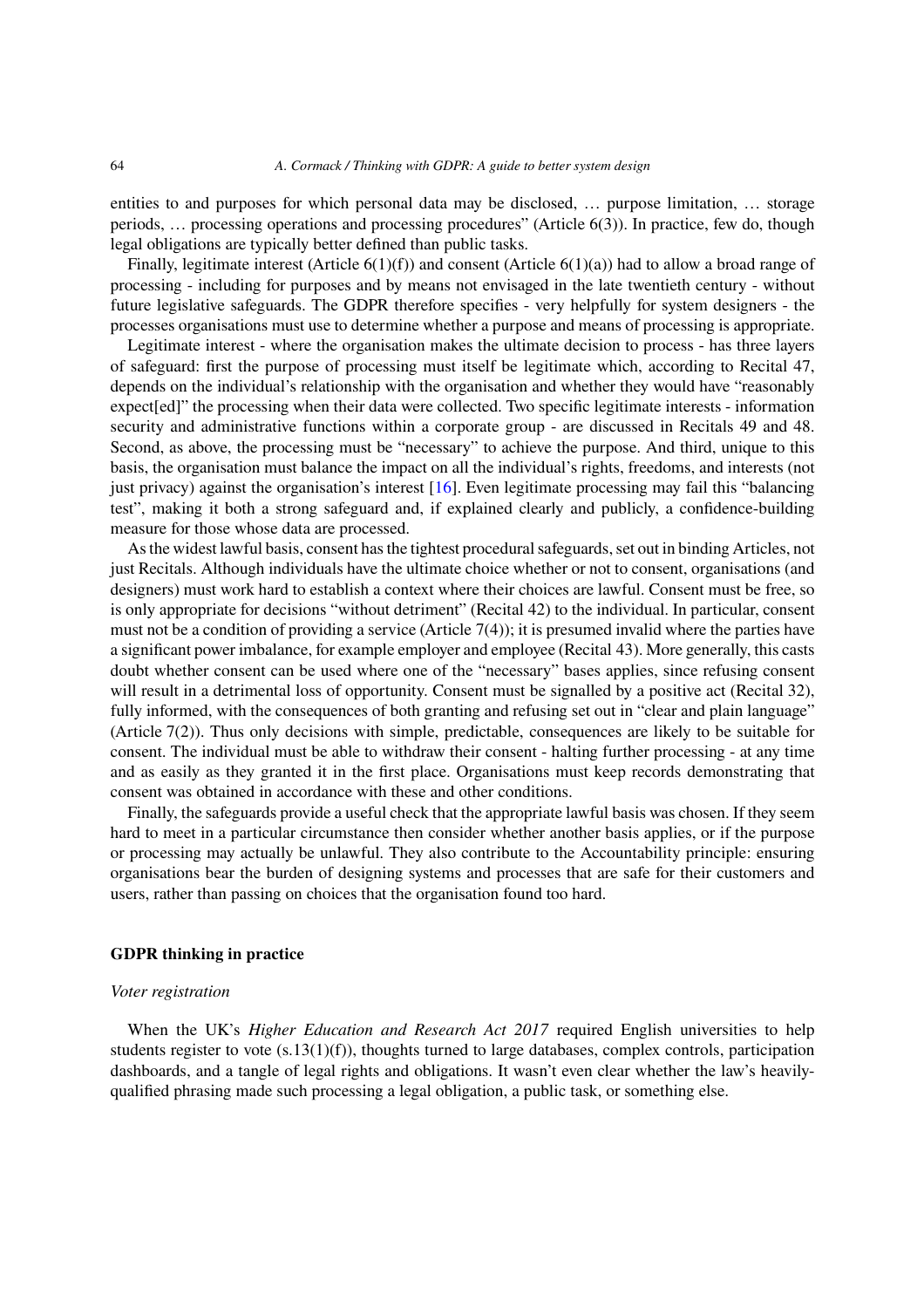Applying a GDPR-thinking lens, purpose and minimisation revealed a much simpler core function. At an individual student's request, gather the data that they need to register and submit it to the right Electoral Registration Officer (ERO) for their residential address. This last point is the most complex, with universities in cities, in particular, having students living in many different constituencies.

The lawful basis is consent, since students can freely choose between our system, postal, or on-line registration; the data routing purpose and function is simple to explain. In terms of the Principles, we have a single purpose and lawful basis; simple documentation provides fairness and transparency. We achieve data and storage minimisation by gathering only the information needed to register and deleting it when it is forwarded to the ERO. Ideally this would happen immediately, but few EROs have an Application Programming Interface (API) for registration. Instead, having identified the appropriate ERO, we know whether they prefer transfer by API call, a batched spreadsheet, or even a printout in an envelope [17]. A short time limit for transfers reduces delays in registering and minimises storage duration. Information gathered from the student record system - which both the student and university depend on for other purposes - should be the most accurate available, reducing the checking requirement on EROs. For technical security students use the university's single-sign-on (SSO) system to gather their data; a 'register' button consents to release to the ERO. Even the anticipated audit functions are unnecessary: SSO logs show universities when (and if necessary which) students release data to the system. To measure uptake, we can provide statistics on how many actually register. Separate logs are only kept for fault-finding.

This simple result of GDPR-thinking delighted its customers.

#### *Federated authentication and authorisation*

Whereas GDPR-thinking about voter registration kept the same data flow in a much simpler technical system, federated authentication and authorisation reduces data flow using a more complex technical and organisational structure.

Students and staff needing external content, such as licensed journals, to learn and study used to create personal accounts with the content provider. These required a lot of personal data, with entitlement "proved" by knowledge of a code (often stuck on a library notice board) or an Internet Protocol address associated with their institution. Providers could see exactly who was reading what: institutions depended on them reporting which licenses were being used.

On examination, these flows have two Purposes. Service providers want assurance that content is going to members of institutions that pay for it, and that individuals who misuse content and systems can be dealt with. Both are badly served by self-asserted data. Giving institutions a greater technical and organisational role delivers both purposes much more effectively and greatly reduces the disclosure of personal data.

The technical component uses the Security Assertion Markup Language (SAML - see: https:// en.wikipedia.org/wiki/Security\_Assertion\_Markup\_Language) to let three parties - user, content provider and institution - exchange cryptographically-signed statements. The user requests access to content; the content provider forwards an authentication request to their institution. The user logs in (using their institutional SSO credentials); the institution tells the provider whether authentication succeed[ed. The](https://en.wikipedia.org/wiki/Security_Assertion_Markup_Language) [provider then asks the institution for the information it actuall](https://en.wikipedia.org/wiki/Security_Assertion_Markup_Language)y needs; e.g. whether the user is a student or member of staff - to decide whether or not to grant access [18].

This technology is embedded within an organisational layer where the institution makes two key promises: (1) that it will provide accurate information (typically, as accurate as used for internal systems); and (2) that it will apply effective disciplinary processes if authenticated users misbehave. Rather than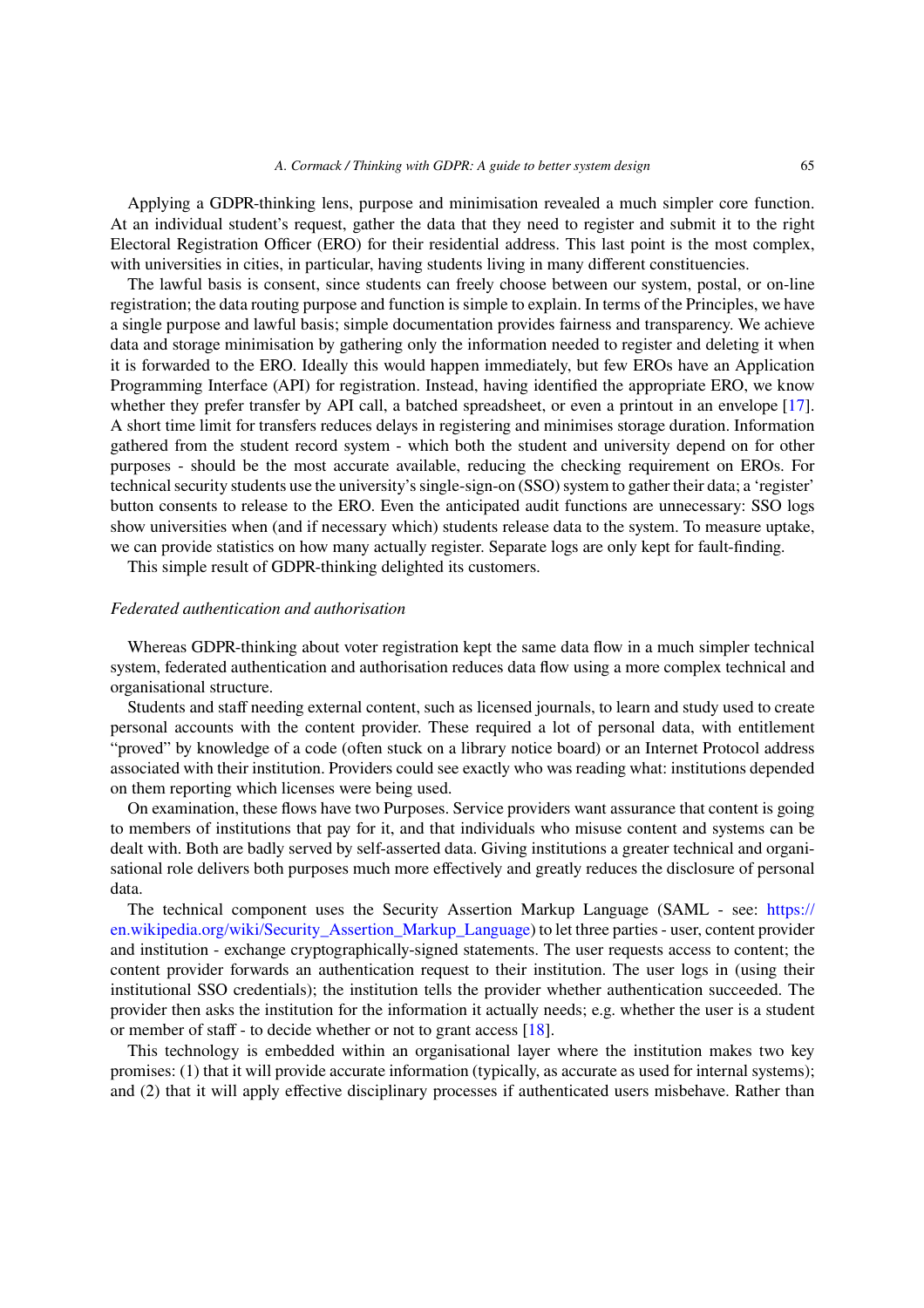bilateral contracts, common "federation" agreements are normally used (e.g. [19,20]). This combination of roles benefits all three parties: service providers get the information they need for authentication and an effective solution to misuse; institutions get visibility and control of license usage (though, normally, not individual activity); and, because verified information is exchanged, far less of it is needed.

This approach aligns operational incentives with the GDPR Principles. The information provided is limited, both by design and agreement, to access control and personalisation purposes. Storage Limitation and Accuracy combine because service providers bear the risk of not requesting fresh data: many do so on every successful authentication. Data Minimisation has helped identify groups of service providers with similar data requirements. Many need only the relationship between user and institution (using a defined vocabulary) plus a unique opaque identifier for that user on that service (but not others) to store preferences and search results between sessions. Others - such as group management and discussion forums - need a verified name and email address to link online and real-world personas. Policy and technical standards to support new categories continue to be developed  $[21]$ . Integrity and Confidentiality are addressed both in federation agreements and technology.

This processing should have a common lawful basis. But, as best illustrated by researchers, sometimes a particular paper is necessary for their (contracted) employment, but sometimes it is not. We cannot rely on consent for the former, because compelled consent is invalid, nor can we rely on contract for the latter. The institution could, perhaps, identify which was which, but only by privacy-invasive scrutiny of what researchers are reading and why. Even if the institution knew, the three-party relationship would require new technology to inform the service provider.

A different lawful basis simplifies the technology and relationships: each institution and service provider has a legitimate interest in delivering the information its users wish to access. This supports the Principles by making each party distinguish information necessary to deliver its service from optional information that it can use if provided. And it provides safeguards: respectively the legitimate interests balancing test (promoting Data Minimisation) and either true consent (e.g. to add an avatar) or necessity for an agreement (e.g. receiving email updates).

#### *Analytics*

The final example shows how GDPR thinking can build trust in an activity that might otherwise be tainted by others' Big Data practices.

Society's increased digitisation has created opportunities for "analytics": using data generated during a process to improve that process. In education this has focussed on using data from Virtual Learning Environments (VLEs) to analyse the effectiveness of teaching materials ("curriculum analytics") or provide personalised help to students ("learning," or "learner analytics"). Analytics might, for example, support students struggling with a particular topic, those insufficiently engaged with their studies, or those unhealthily perfectionistic [22,23].

Viewing pilots as human subject research, ethics boards naturally relied on volunteers' consent. But once institutions build analytics into all students' education, GDPR consent is almost certainly the wrong basis. It is doubtful whether students can give free consent, for example during enrolment, to processing that will be a core part of their education; since analytics is developing rapidly, it would be hard, or impossible, to state what processing will occur during a three-year degree or even a one-year course; statistical models using opt-in data will omit the experiences of disengaged students, who are supposed to be among the main beneficiaries [24].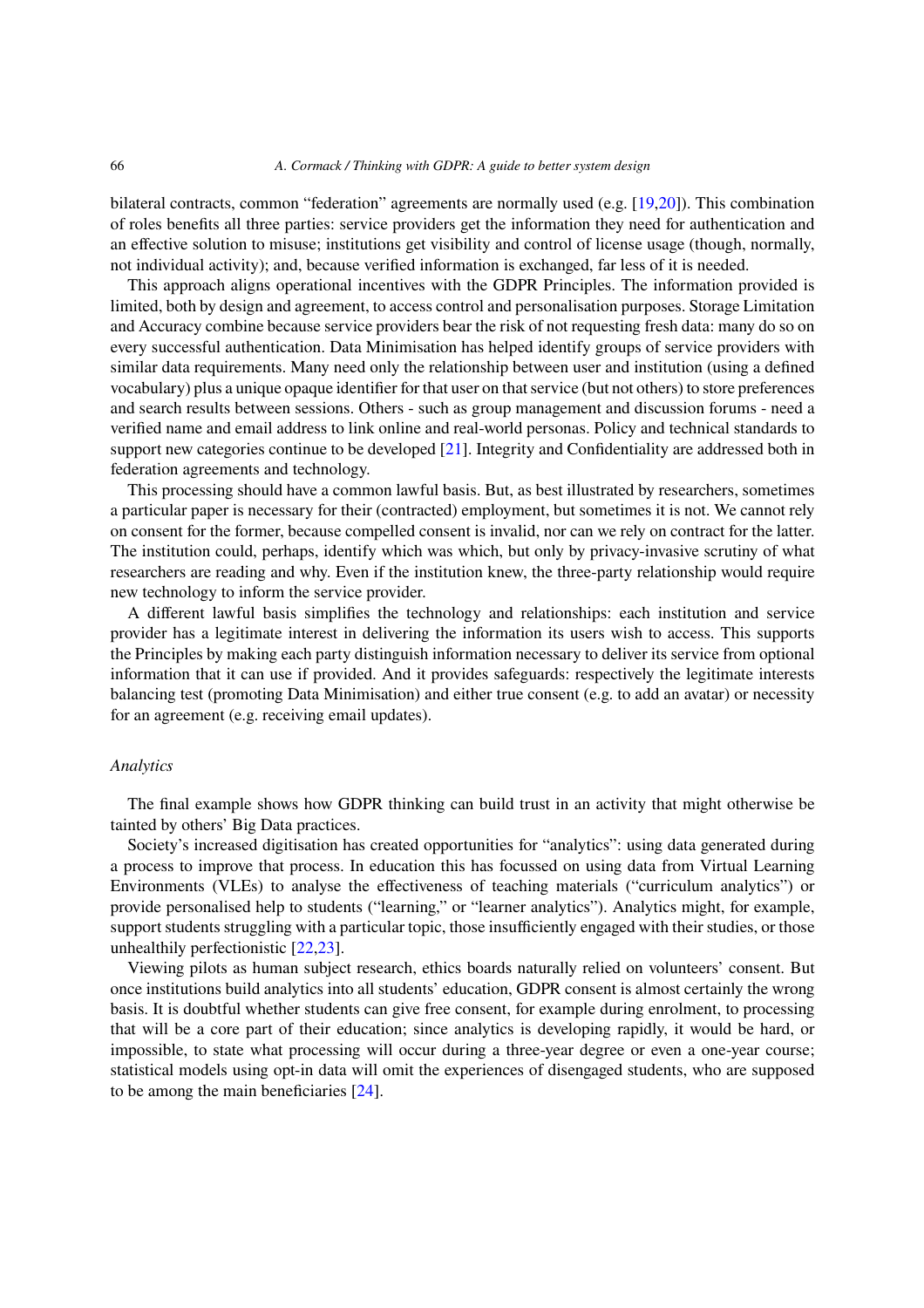One option is to view improving a process as a compatible purpose to performing it, with the same lawful basis. Depending on how an institution and its national legal system treat education that might be public task or contract.

Purpose Compatibility is one safeguard, but more can be added by separating the analytics process into five stages [25]. Information is **collected or observed** during an ongoing process; self-reported information (such as reasons or sentiment) may be **donated** by those engaged in the process; **analysis** of that information identifies relevant patterns; those patterns are used to **improve** the process or offer personalised **interventions** to individuals. GDPR thinking about each stage produces richer guidance and stronger safeguards - and much clearer Accountability - than a single purpose or premature "consent" decision.

Data **collection** contributes to two purposes: identifying which sources are most informative for the statistical model, then applying that model to live data [26]. Some sources that are necessary (to consider) in the first stage should be found to be not necessary (to use) in the second. Understanding these as different Purposes results in different safeguards: source identification should - borrowing from GDPR Article 89 - use pseudonymous or anonymous data, and never result in decisions affecting individuals; model application uses less data, but may require links to individuals, the legitimate interests balancing test ensures that collection does not create inappropriate risks. Treating both as necessary, with strong safeguards, permits the use of whole-cohort data. For **analysis** of live data the balancing test is again an important safeguard, ensuring that models and processing are not unfair or discriminatory; Recital 71 on fairness in algorithms, plus the extensive literature on transparency [8] are valuable design guides. Some process **improvement** will not need personal data, but analysing students' activity data may generate data about their tutors. If so, a legitimate interest analysis of *their* rights and freedoms - including rights such as free speech - can avoid problems. Even under laws that consider education (and improving it) a public task, these balancing tests provide a valuable safeguard.

This leaves two stages - **donation** and **intervention** - where practicality requires something close to a consent process anyway. Students can, and will, refuse to donate unless they believe it is safe. When an intervention is offered (for example an invitation to a support session) they can ignore it. These stages must expect incomplete and inaccurate data: from students who don't participate, or lie. Using consent here has a further, personal and legal, benefit: the institution can seek permission for a single narrow purpose, at a time when it can fully explain the implications [27].

Finally, the GDPR Principles highlight an interaction between Accuracy and Storage Limitation. Since the purpose of analytics is to improve processes, success should make older data inaccurate, as the process that generated them will have changed. Well-designed analytics processes should consciously re-classify, and summarise, data more than a few cycles old as meaningful only for trends, not for current models.

Addressing widespread concern about "Big Data" [28], GDPR thinking provides strong guidance and safeguards, creating analytics processes that are better understood and more trustworthy.

## **Summary**

This paper presents the GDPR in a new light: as a rich source of guidance for system and process designers. Applying two key Articles - the Principles in Article 5 and the Lawful Bases in Article 6 reveals many ways to improve three real-world data processing activities. Perhaps surprisingly, we have not needed to discuss whether any particular value or record is personal data. The advantages of GDPR thinking - to get more benefit from data, while managing the risks of such use, thus building confidence and trust - need not be so limited.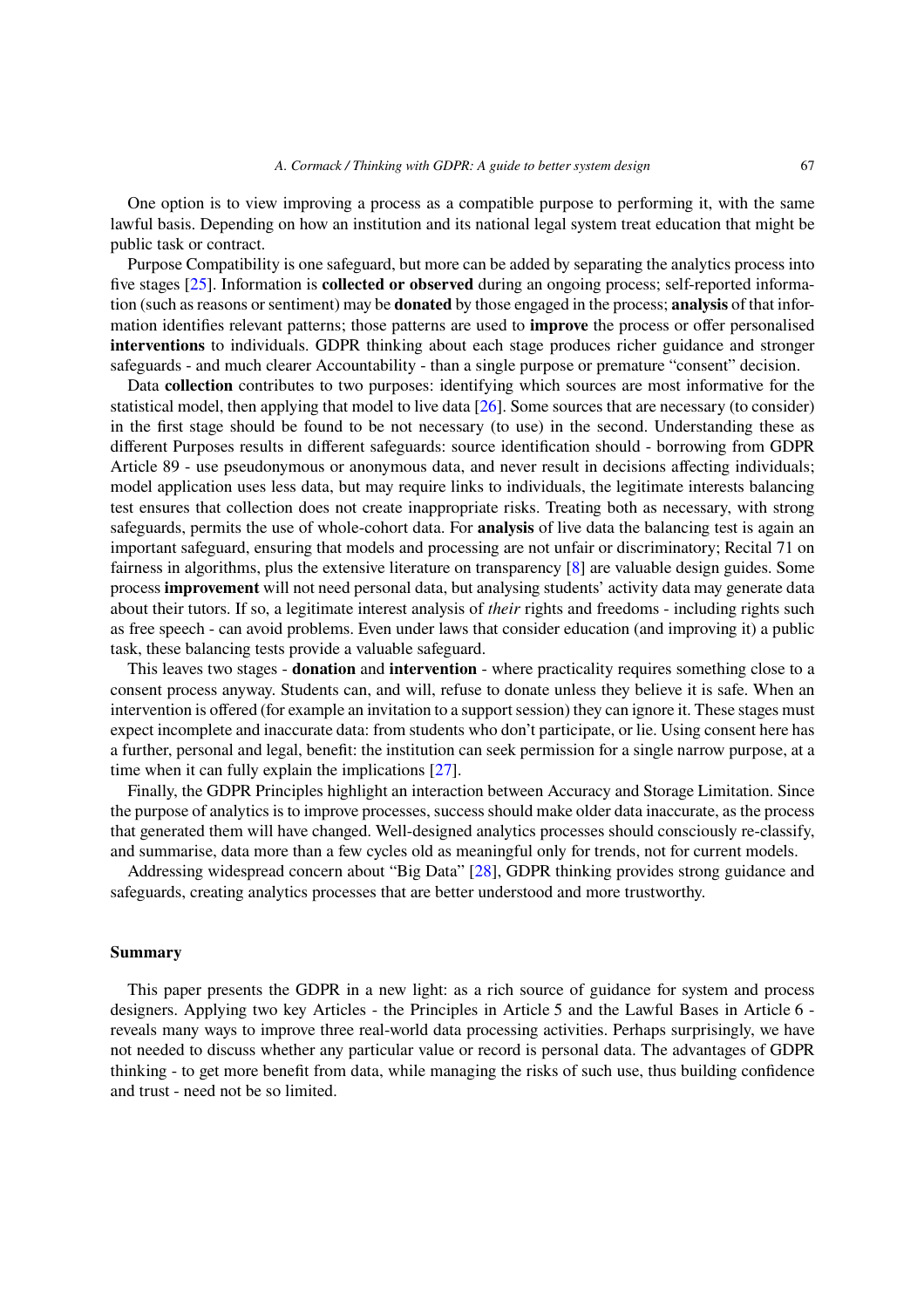## **About the Author**

Andrew Cormack has worked for the UK's national research and education network for more than twenty years. He joined as Head of the Computer Emergency Response Team, but for the past fifteen years has focussed on policy and regulatory issues. His role has expanded from networks to technical services such as federated authentication and, more recently, services based on data. Throughout, his aim has been to make law and technology work together, rather than in opposition.

To support this, he has added bachelors and master's degrees in law to his original mathematics degree. He is a regular speaker at national and international conferences, and writes in all formats from blogs to peer-reviewed papers. He chaired the programme committees for the 2009 TERENA Networking Conference and 2019 FIRST Security and Incident Response Conference. In 2015 he was awarded the Vietsch Foundation Medal for his role in advancing trust and security within the European research and education sector. E-mail: Andrew.Cormack@jisc.ac.uk; Phone: +44 01235 822200. ORCID https://orcid.org/0000-0002-8448-2881.

### **References**

- [1] *[Regulation 2016/679 of the European Par](https://orcid.org/0000-0002-8448-2881)liament and of the Council on the protection of natural persons with regard to the processing of personal data and on the free movement of such data*.
- [2] European Data Protection Board, *GDPR: Guidelines, Recommendations, Best Practices,* https://edpb.europa.eu/our-worktools/general-guidance/gdpr-guidelines-recommendations-best-practices\_en, accessed July 12, 2021.
- [3] Article 29 Working Party, *Archives 1997–2016*, https://ec.europa.eu/justice/article-29/documentation/index\_en.htm accessed July 12, 2021.
- [4] Court of Justice of the European Union, *Fact Sheet: Protection of Personal Data,* https://curia.europa.eu/jcms/upload/docs/ application/pdf/2018-10/fiche\_thematique\_-\_donnees\_personnelles\_-\_en.pdf, accessed [July 12, 2021.](https://edpb.europa.eu/our-work-tools/general-guidance/gdpr-guidelines-recommendations-best-practices_en)
- [5] [European Data Protection Supervisor,](https://edpb.europa.eu/our-work-tools/general-guidance/gdpr-guidelines-recommendations-best-practices_en) *Case-Law & Guidance,* https://edps.europa.eu/data-protection/eu-institutionsdpo/case-law-guidance\_en, accessed July 12, 20[21.](https://ec.europa.eu/justice/article-29/documentation/index_en.htm)
- [6] European Data Protection Supervisor, *Preliminary Opinion on data protection and scientific research*, 6 January 2020, https://edps.europa.eu/data-protection/our-work/publications/opinions/prelimin[ary-opinion-data-protection-and-scientific](https://curia.europa.eu/jcms/upload/docs/application/pdf/2018-10/fiche_thematique_-_donnees_personnelles_-_en.pdf) [\\_en, accessed July 12, 2021.](https://curia.europa.eu/jcms/upload/docs/application/pdf/2018-10/fiche_thematique_-_donnees_personnelles_-_en.pdf)
- [7] Commission Nationale de I'Informatique et des Libertés, *"On t[he record": CNIL publishes a white paper on voice](https://edps.europa.eu/data-protection/eu-institutions-dpo/case-law-guidance_en) assistants*[, 16 December 2](https://edps.europa.eu/data-protection/eu-institutions-dpo/case-law-guidance_en)020, https://www.cnil.fr/en/record-cnil-publishes-white-paper-voice-assistants, accessed July 12, 2021.
- [8] [Information Commissioner's Office and Alan Turing Institute,](https://edps.europa.eu/data-protection/our-work/publications/opinions/preliminary-opinion-data-protection-and-scientific_en) *Explaining Decisions made with AI,* https://ico.org.uk/ [for-](https://edps.europa.eu/data-protection/our-work/publications/opinions/preliminary-opinion-data-protection-and-scientific_en)organisations/guide-to-data-protection/key-data-protection-themes/explaining-decisions-made-with-artificial-intelli gence/, accessed July 12, 2021.
- [9] Article 29 Working Party, *Guid[elines on transparency under Regulation 2016/679 \(WP260\),](https://www.cnil.fr/en/record-cnil-publishes-white-paper-voice-assistants)* http://ec.europa.eu/news room/just/document.cfm?doc\_id=48850, paragraph 27, accessed July 12, 2021.
- [10] UK Anonymisation Network, *Anonymisation Decision Making Framework,* https://ukanon.net/framew[ork/, accessed July](https://ico.org.uk/for-organisations/guide-to-data-protection/key-data-protection-themes/explaining-decisions-made-with-artificial-intelligence/) [12, 2021.](https://ico.org.uk/for-organisations/guide-to-data-protection/key-data-protection-themes/explaining-decisions-made-with-artificial-intelligence/)
- [11] [Article](https://ico.org.uk/for-organisations/guide-to-data-protection/key-data-protection-themes/explaining-decisions-made-with-artificial-intelligence/) 29 Working Party, *Guidelines on Personal data breach notification under Regulation 2016/679 (WP250rev.01)*, 6 February 2018, https://ec.europa.eu/newsroom/article29/document.cfm?action=display&doc\_id[=49827, accessed July 12,](http://ec.europa.eu/newsroom/just/document.cfm?doc_id=48850) [2021.](http://ec.europa.eu/newsroom/just/document.cfm?doc_id=48850)
- [12] Information Commissioner's Office, *How do we do a DPIA?* https://ico.org.[uk/for-organisations/guide-to-d](https://ukanon.net/framework/)ata-protection/ guide-to-the-general-data-protection-regulation-gdpr/data-protection-impact-assessments-dpias/how-do-we-do-a-dpia/, accessed July 12, 2021.
- [13] *Directive 95/46[/EC of the European Parliament and of the Council of 24 October 1995 on the protect](https://ec.europa.eu/newsroom/article29/document.cfm?action=display&doc_id=49827)ion of individuals with regard to the processing of personal data and on the free movement of such data*.
- [14] European Data Protection Board, *Guidelines 2/2019 on the p[rocessing of personal data under Article 6\(1\)\(b\) GDPR in the](https://ico.org.uk/for-organisations/guide-to-data-protection/guide-to-the-general-data-protection-regulation-gdpr/data-protection-impact-assessments-dpias/how-do-we-do-a-dpia/) [context of the provision of online services to data subjects](https://ico.org.uk/for-organisations/guide-to-data-protection/guide-to-the-general-data-protection-regulation-gdpr/data-protection-impact-assessments-dpias/how-do-we-do-a-dpia/)*, 16 October 2019, https://edpb.europa.eu/our-work-tools/ourdocuments/guidelines/guidelines-22019-processing-personal-data-under-article-61b\_en, p. 15, accessed July 12, 2021.